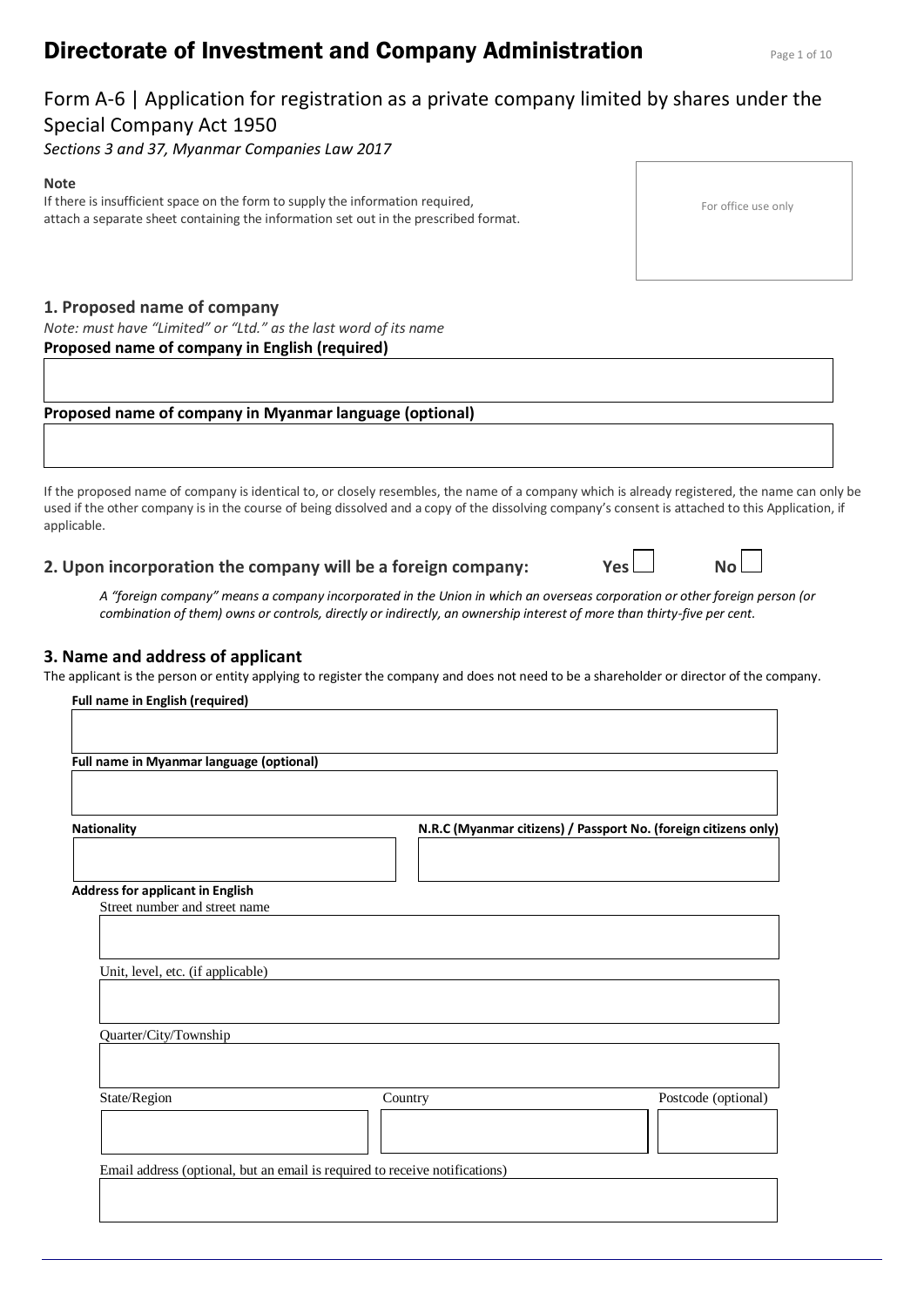Application for registration as a private company limited by shares under the Special Company Act 1950 (continued) Page 2 of 10

# **4. Name, address and other information for each director**

*By signing this Application, the Applicant affirms that the persons named below are the initial directors of the company. The Applicant attests that each person named as a director has consented in writing to act in this capacity.*

*Notes 1) The company must hold evidence of each director's written consent with the company records.*

- *2) At least one director must be ordinarily resident in the Union.*
- *3) You must provide the name and address for each director in English. You may also provide the name in Myanmar language.*
- *4) If there are more than 3 initial directors please submit additional pages with this Application that contain the required information.*
- *5) A copy of each director's national registration card (N.R.C) for Myanmar citizens and passport for foreign citizens must be attached to this Application.*

# **A. First director**

**Full name in English (required)**

**Former name of this person, if applicable, in English**

**Full name in Myanmar (optional)**

**Former name of this person, if applicable, in Myanmar language (optional)**

| <b>Nationality</b>                 | N.R.C. (for Myanmar citizens) / Passport (for foreign citizens only) |
|------------------------------------|----------------------------------------------------------------------|
|                                    |                                                                      |
|                                    |                                                                      |
| Other nationalities, if applicable |                                                                      |

**Business occupation, if any**

**Gender Date of birth**

 $M$ ale  $\Box$  Female

/ /

# **Usual residential address for this director in English (required)**

| Unit, level, etc. (if applicable) |         |                     |
|-----------------------------------|---------|---------------------|
|                                   |         |                     |
|                                   |         |                     |
| Quarter/City/Township             |         |                     |
|                                   |         |                     |
|                                   |         |                     |
|                                   |         |                     |
|                                   | Country | Postcode (optional) |
|                                   |         |                     |
| State/Region                      |         |                     |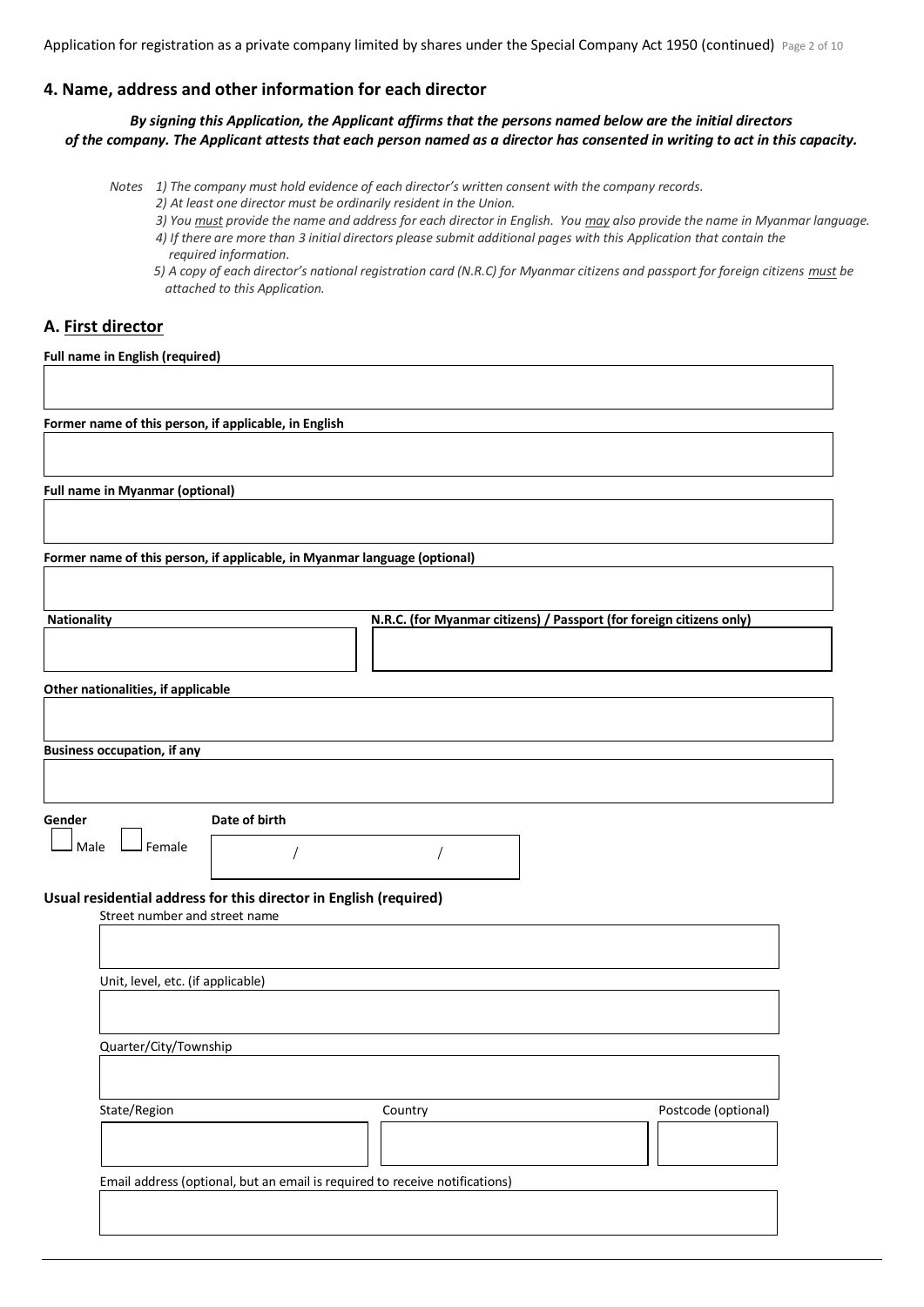Application for registration as a private company limited by shares under the Special Company Act 1950 (continued) Page 3 of 10

Phone Number (optional, but a phone number is required to receive notifications)

# **B. Second director**

| <b>Full name in English (required)</b>                                                             |
|----------------------------------------------------------------------------------------------------|
|                                                                                                    |
| Former name of this person, if applicable, in English                                              |
|                                                                                                    |
| <b>Full name in Myanmar (optional)</b>                                                             |
|                                                                                                    |
| Former name of this person, if applicable, in Myanmar language (optional)                          |
|                                                                                                    |
| <b>Nationality</b><br>N.R.C. (for Myanmar citizens) / Passport (for foreign citizens only)         |
|                                                                                                    |
| Other nationalities, if applicable                                                                 |
|                                                                                                    |
| <b>Business occupation, if any</b>                                                                 |
|                                                                                                    |
| Date of birth<br>Gender                                                                            |
| Female<br>Male                                                                                     |
|                                                                                                    |
| Usual residential address for this director in English (required)<br>Street number and street name |
|                                                                                                    |
| Unit, level, etc. (if applicable)                                                                  |
|                                                                                                    |
| Quarter/City/Township                                                                              |
|                                                                                                    |
| State/Region<br>Postcode (optional)<br>Country                                                     |
|                                                                                                    |
| Email address (optional, but an email is required to receive notifications)                        |
|                                                                                                    |
| Phone Number (optional, but a phone number is required to receive notifications)                   |
|                                                                                                    |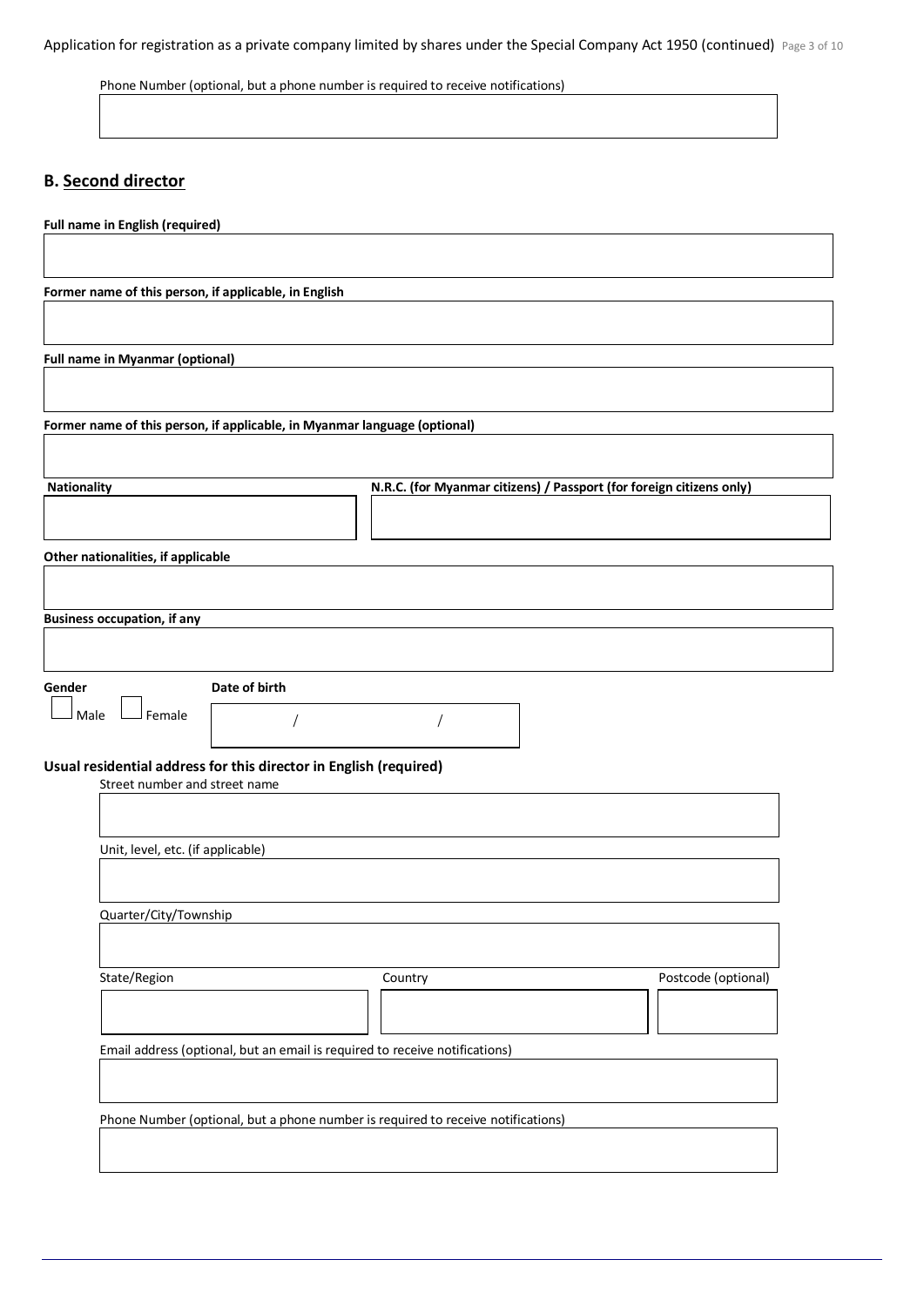Application for registration as a private company limited by shares under the Special Company Act 1950 (continued) Page 4 of 10

# **C. Third director**

| <b>Full name in English (required)</b>                                                             |  |
|----------------------------------------------------------------------------------------------------|--|
|                                                                                                    |  |
| Former name of this person, if applicable, in English                                              |  |
|                                                                                                    |  |
| <b>Full name in Myanmar (optional)</b>                                                             |  |
|                                                                                                    |  |
| Former name of this person, if applicable, in Myanmar language (optional)                          |  |
|                                                                                                    |  |
| N.R.C. (for Myanmar citizens) / Passport (for foreign citizens only)<br><b>Nationality</b>         |  |
|                                                                                                    |  |
| Other nationalities, if applicable                                                                 |  |
| <b>Business occupation, if any</b>                                                                 |  |
|                                                                                                    |  |
| Date of birth<br>Gender                                                                            |  |
| <sup>J</sup> Female<br>Male                                                                        |  |
|                                                                                                    |  |
| Usual residential address for this director in English (required)<br>Street number and street name |  |
|                                                                                                    |  |
| Unit, level, etc. (if applicable)                                                                  |  |
|                                                                                                    |  |
| Quarter/City/Township                                                                              |  |
|                                                                                                    |  |
| State/Region<br>Postcode (optional)<br>Country                                                     |  |
|                                                                                                    |  |
| Email address (optional, but an email is required to receive notifications)                        |  |
|                                                                                                    |  |
| Phone Number (optional, but a phone number is required to receive notifications)                   |  |
|                                                                                                    |  |

### **5. Name, address and other information for secretary, if applicable**

A company may have a secretary, but this is not required.

#### *By signing this Application, the Applicant affirms that the person named below is the initial secretary of the company. The Applicant attests that the person named as secretary has consented in writing to act in this capacity.*

*Note: 1) The company must hold evidence of the secretary's written consent with the company records. 2) A copy of the secretary's national registration card (N.R.C) for Myanmar citizens and passport for foreign citizens must be attached to this Application.*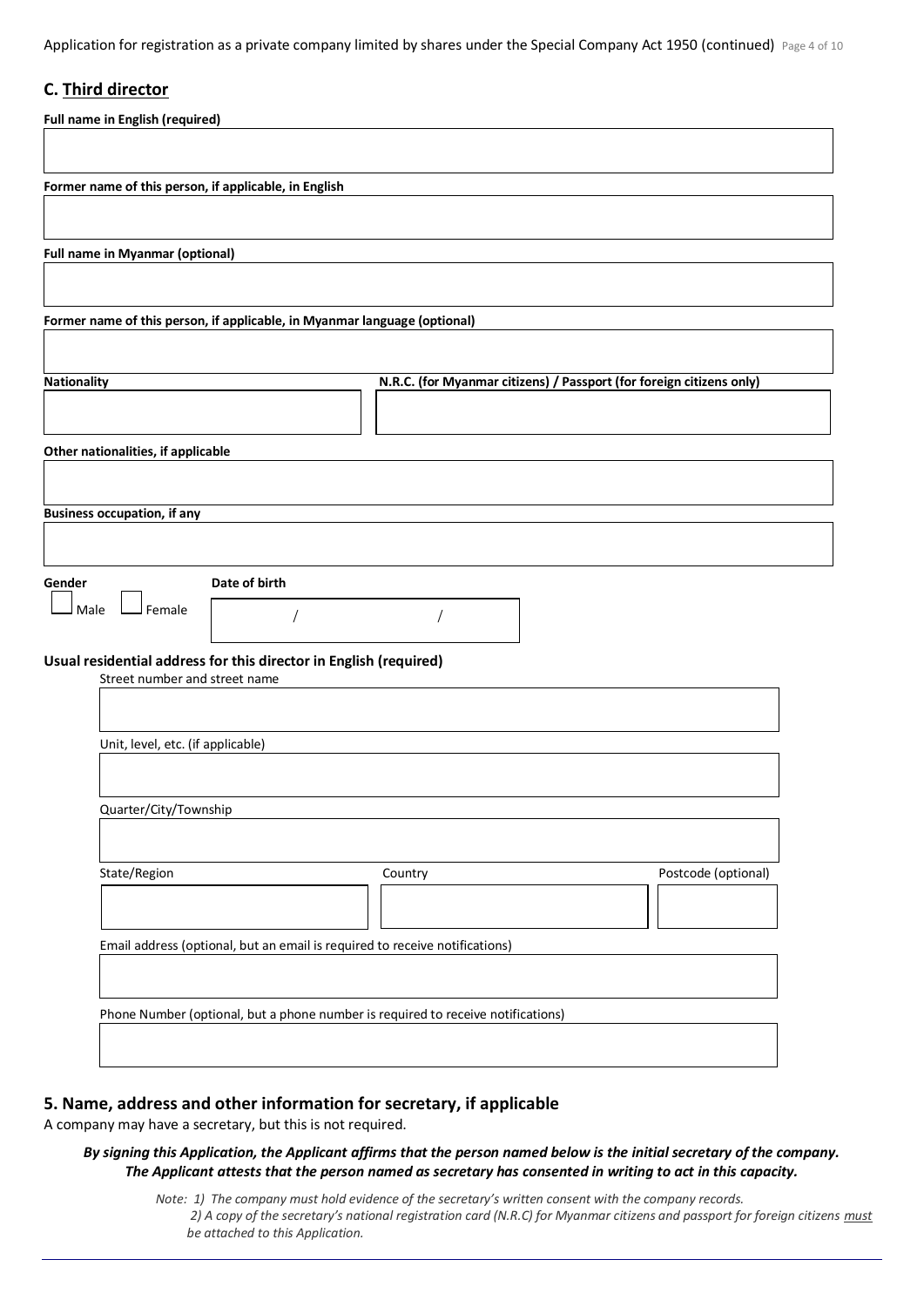Application for registration as a private company limited by shares under the Special Company Act 1950 (continued) Page 5 of 10

| Former name of this person, if applicable, in English                            |                                                                      |
|----------------------------------------------------------------------------------|----------------------------------------------------------------------|
|                                                                                  |                                                                      |
| <b>Full name in Myanmar (optional)</b>                                           |                                                                      |
|                                                                                  |                                                                      |
| Former name of this person, if applicable, in Myanmar language (optional)        |                                                                      |
| Nationality                                                                      | N.R.C. (for Myanmar citizens) / Passport (for foreign citizens only) |
|                                                                                  |                                                                      |
| Other nationalities, if applicable                                               |                                                                      |
|                                                                                  |                                                                      |
| <b>Business occupation, if any</b>                                               |                                                                      |
|                                                                                  |                                                                      |
| Date of birth<br>Gender                                                          |                                                                      |
| Female<br>Male                                                                   |                                                                      |
|                                                                                  |                                                                      |
| Usual residential address in English (required)<br>Street number and street name |                                                                      |
|                                                                                  |                                                                      |
| Unit, level, etc. (if applicable)                                                |                                                                      |
|                                                                                  |                                                                      |
|                                                                                  |                                                                      |
| Quarter/City/Township                                                            |                                                                      |
|                                                                                  |                                                                      |
| State/Region                                                                     | Postcode (optional)<br>Country                                       |
|                                                                                  |                                                                      |
| Email address                                                                    |                                                                      |
|                                                                                  |                                                                      |

# **6. Registered office address in English**

Street number and street name

Unit, level, etc. (if applicable)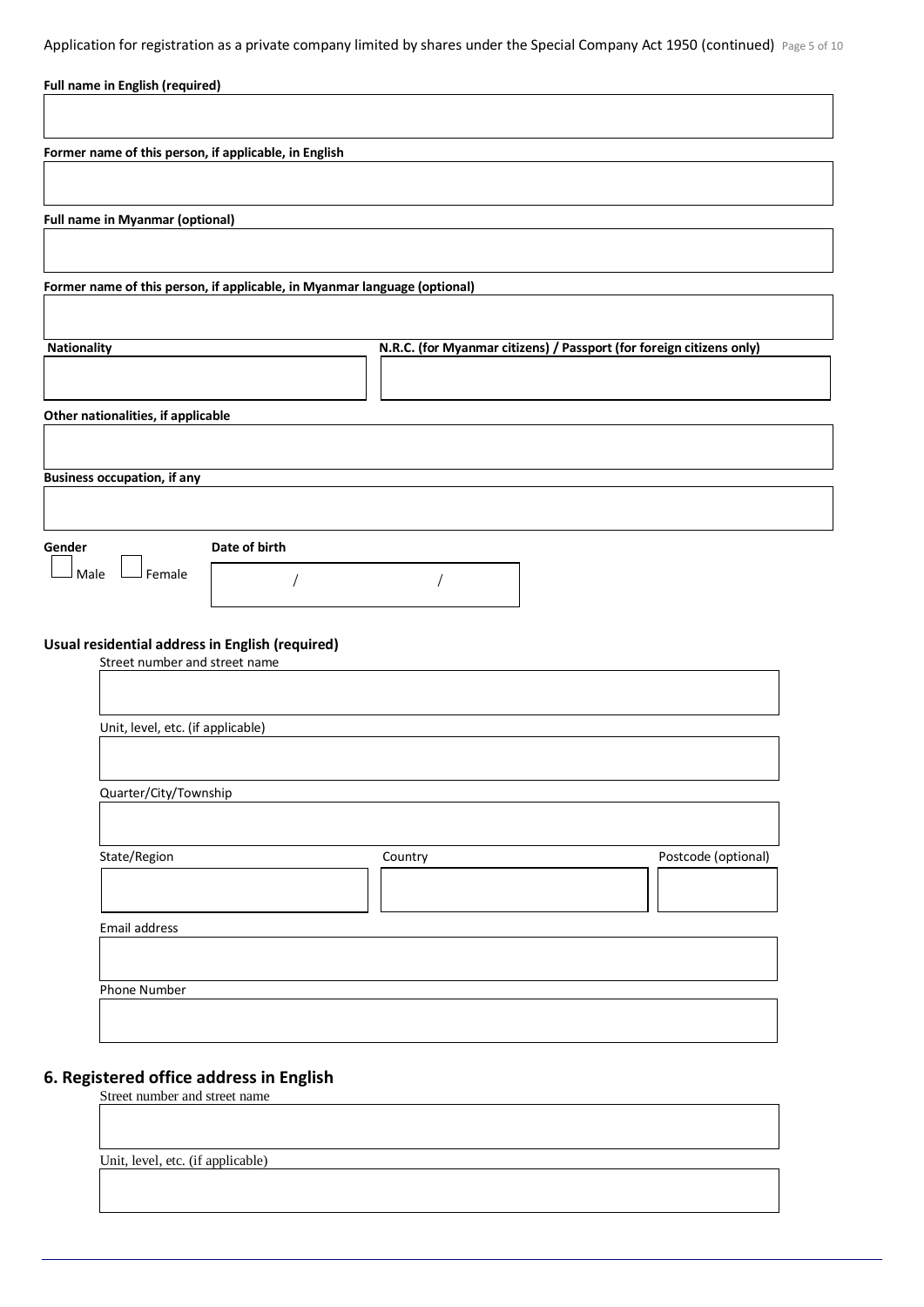Application for registration as a private company limited by shares under the Special Company Act 1950 (continued) Page 6 of 10

| Quarter/City/Township |         |                     |
|-----------------------|---------|---------------------|
| State/Region          | Country | Postcode (optional) |
|                       |         |                     |

# **7. Address of principal place of business in the Union in English (if different to registered office)**

| Country | Postcode (optional) |
|---------|---------------------|
|         |                     |
|         |                     |
|         |                     |

# **8. Share capital**

| A. Total number of shares of all classes to be issued by the company:                                                                                                                                                                                                                               |                               |
|-----------------------------------------------------------------------------------------------------------------------------------------------------------------------------------------------------------------------------------------------------------------------------------------------------|-------------------------------|
| B. The currency in which the company's share capital is to be denominated:<br>(MMK or USD)                                                                                                                                                                                                          |                               |
| C. Does the company have an ultimate holding company?<br>Yes                                                                                                                                                                                                                                        | N٥                            |
| This question only applies if the company has a member which is a corporate entity.<br>"Ultimate holding company", in relation to a body corporate, means a body corporate that is a holding company of the first-mentioned<br>body corporate and is itself not a subsidiary of any body corporate. |                               |
| Name of ultimate holding company                                                                                                                                                                                                                                                                    |                               |
| <b>Registration number (if applicable)</b>                                                                                                                                                                                                                                                          | Jurisdiction of incorporation |

Г

٦

### **D. Share capital structure**

| Share class code | Full title of class if not listed in the share<br>class code table below | Total number<br>of shares | Total amount paid on<br>these shares (if<br>applicable) | Total amount unpaid<br>on these shares (if<br>applicable) |
|------------------|--------------------------------------------------------------------------|---------------------------|---------------------------------------------------------|-----------------------------------------------------------|
|                  |                                                                          |                           |                                                         |                                                           |
|                  |                                                                          |                           |                                                         |                                                           |
|                  |                                                                          |                           |                                                         |                                                           |

*The following are standard share codes that may be used to complete the table above. If the company will have a class of shares that does not appear in this table below please enter the full title of the class in the space provided above.*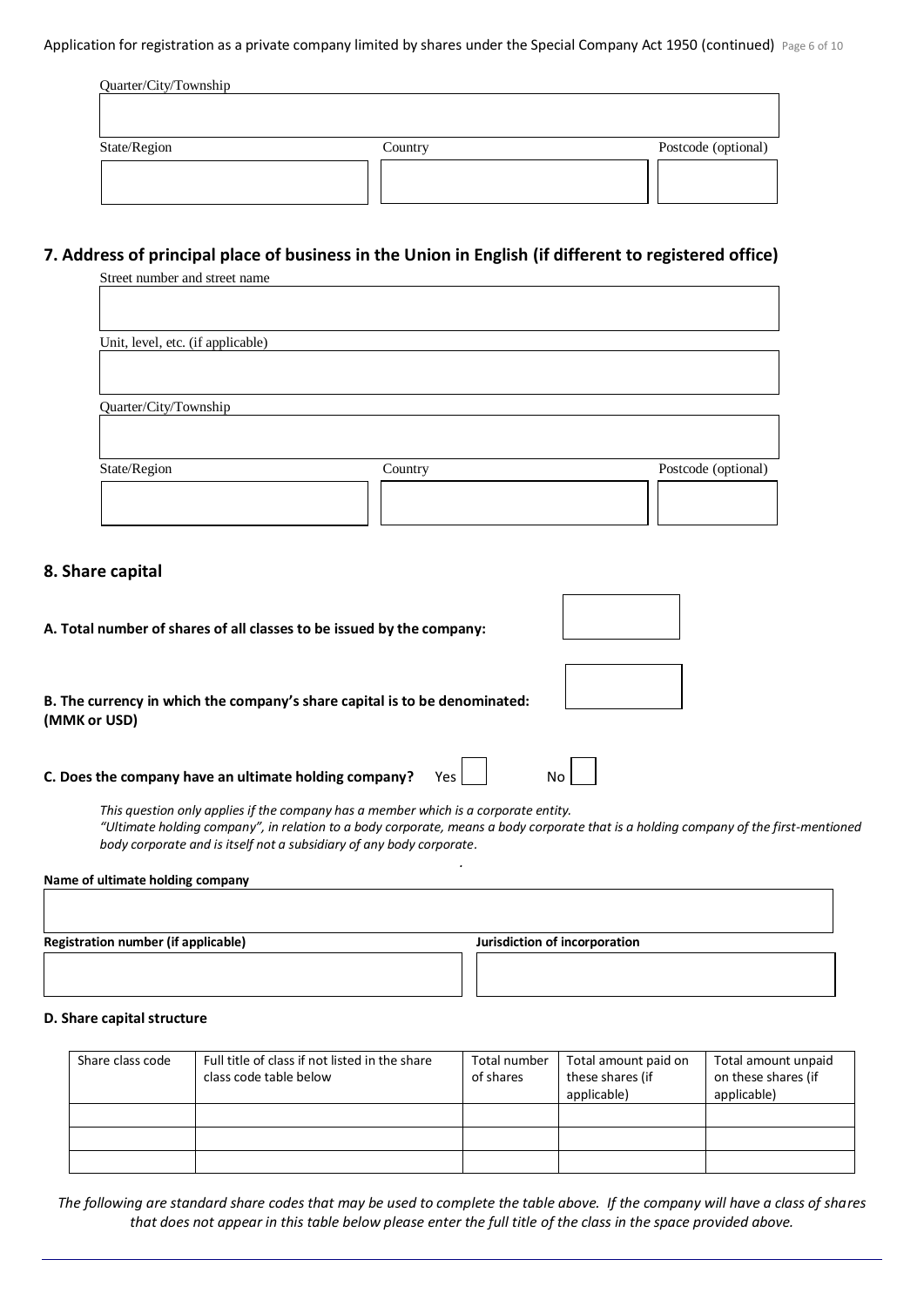Application for registration as a private company limited by shares under the Special Company Act 1950 (continued) Page 7 of 10

| Share class code | <b>Full title of share class</b> |
|------------------|----------------------------------|
| <b>ORD</b>       | Ordinary                         |
| Α                | Class A shares                   |
| B                | Class B shares                   |
| C                | Class C shares                   |
| <b>EMP</b>       | Employee's shares                |
| <b>MGM</b>       | Management shares                |
| <b>RED</b>       | Redeemable shares                |
| <b>PRF</b>       | Preference shares                |
| <b>REDP</b>      | Redeemable-Preference shares     |

### **9. Members**

#### **Instructions for completing member information**

*If there is insufficient space please attach additional pages with this Application containing the required information.*

#### **Number of members**

A private company may have no more than fifty (50) members. However—

a) Shares held by employees of the company do not count towards this 50-members limit; and

b) If two or more persons hold shares jointly, they are treated as one member. For joint members, provide the particulars of each person on a separate sheet and indicate that the shares are jointly held.

#### *By signing this Application, the Applicant attests that each person named as a member has consented in writing to act in this capacity and subscribe for the shares to be allotted to them.*

# **A. Members that are natural persons**

### **i) First member that is a natural person**

**Full name in English (required)**

| <b>Full name in Myanmar language (optional)</b> |  |  |
|-------------------------------------------------|--|--|
|                                                 |  |  |

| <b>Nationality</b> | N.R.C. (for Myanmar citizens) / Passport (for foreign citizens only) |
|--------------------|----------------------------------------------------------------------|
|                    |                                                                      |
|                    |                                                                      |

#### **Other nationalities, if applicable**

| Gender                          | Date of birth |  |
|---------------------------------|---------------|--|
| $A - I$<br>ملممت<br>iviale<br>. |               |  |

| <b>Contract Contract Contract Contract Contract</b> | I Male | $\mathbf{r}$ | J Female |  |  |
|-----------------------------------------------------|--------|--------------|----------|--|--|
|                                                     |        |              |          |  |  |

#### **Address in English (required)**

Street number and street name

Unit, level, etc. (if applicable)

Quarter/City/Township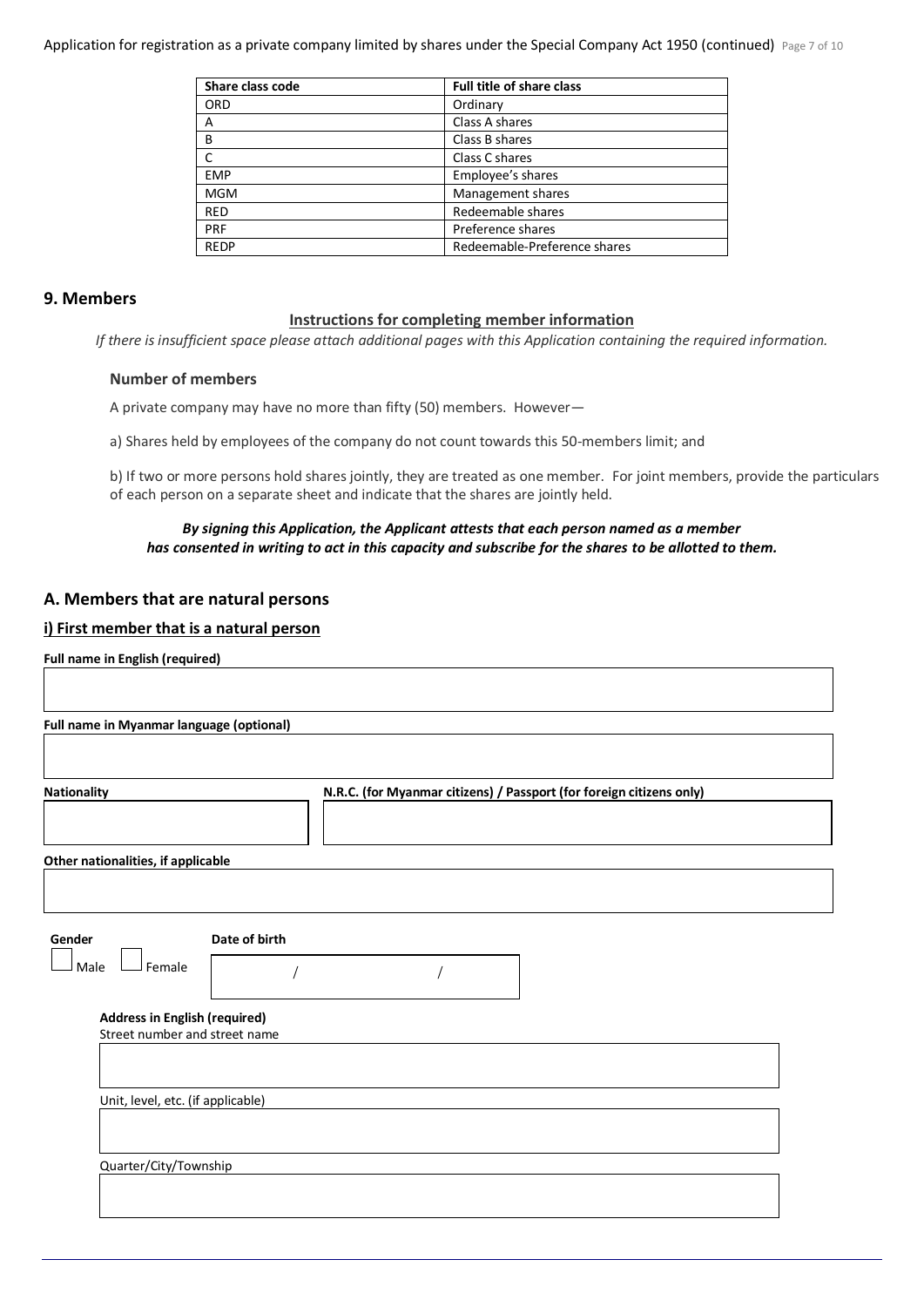## Application for registration as a private company limited by shares under the Special Company Act 1950 (continued) Page 8 of 10

| State/Region | Country | Postcode (optional) |
|--------------|---------|---------------------|
|              |         |                     |
|              |         |                     |

## **Shareholding details**

| Share class code | Full title of class if not listed in the<br>share class code table | Total number<br>of shares | Total amount paid on<br>these shares (if<br>applicable) | Total amount unpaid<br>on these shares (if<br>applicable) |
|------------------|--------------------------------------------------------------------|---------------------------|---------------------------------------------------------|-----------------------------------------------------------|
|                  |                                                                    |                           |                                                         |                                                           |
|                  |                                                                    |                           |                                                         |                                                           |
|                  |                                                                    |                           |                                                         |                                                           |

# **ii) Second member that is a natural person**

|               | N.R.C. (for Myanmar citizens) / Passport (for foreign citizens only) |
|---------------|----------------------------------------------------------------------|
|               |                                                                      |
|               |                                                                      |
|               |                                                                      |
|               |                                                                      |
|               |                                                                      |
|               |                                                                      |
| Date of birth |                                                                      |

## **Shareholding details**

| Share class code | Full title of class if not listed in the<br>share class code table | Total number<br>of shares | Total amount paid on<br>these shares (if<br>applicable) | Total amount unpaid<br>on these shares (if<br>applicable) |
|------------------|--------------------------------------------------------------------|---------------------------|---------------------------------------------------------|-----------------------------------------------------------|
|                  |                                                                    |                           |                                                         |                                                           |
|                  |                                                                    |                           |                                                         |                                                           |
|                  |                                                                    |                           |                                                         |                                                           |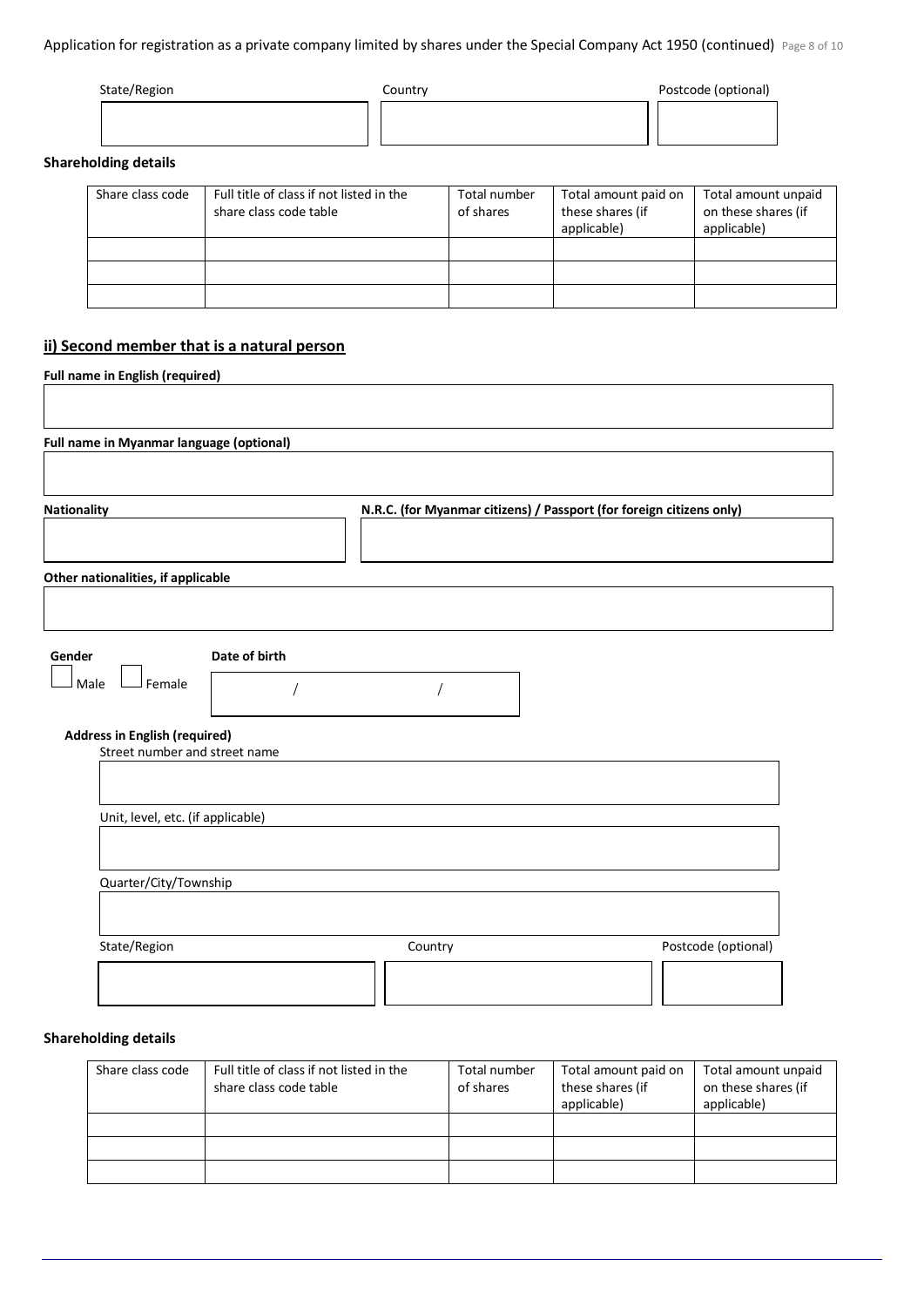Application for registration as a private company limited by shares under the Special Company Act 1950 (continued) Page 9 of 10

# **B. Members that are corporate entities**

| Name of company                                                                    |                               |
|------------------------------------------------------------------------------------|-------------------------------|
|                                                                                    |                               |
| <b>Registration number</b>                                                         | Jurisdiction of incorporation |
|                                                                                    |                               |
|                                                                                    |                               |
| Address in English in home jurisdiction (for entities not registered in the Union) |                               |

Street number and street name

| Unit, level, etc. (if applicable) |         |                     |
|-----------------------------------|---------|---------------------|
|                                   |         |                     |
| Quarter/City/Township             |         |                     |
|                                   |         |                     |
| State/Region                      | Country | Postcode (optional) |
|                                   |         |                     |
|                                   |         |                     |

#### **Shareholding details**

| Share class code | Full title of class if not listed in the<br>share class code table | Total number<br>of shares | Total amount paid on<br>these shares (if<br>applicable) | Total amount unpaid<br>on these shares (if<br>applicable) |
|------------------|--------------------------------------------------------------------|---------------------------|---------------------------------------------------------|-----------------------------------------------------------|
|                  |                                                                    |                           |                                                         |                                                           |
|                  |                                                                    |                           |                                                         |                                                           |
|                  |                                                                    |                           |                                                         |                                                           |

### **10. Constitution**

*Where the company proposes to use a constitution which differs in any substantive way from the model constitution, this Application must be accompanied by a copy of the proposed constitution certified by the Applicant.*

The company will –

Use the model constitution; or

Use its own constitution as attached to this Application.

*By signing this Application, the Applicant hereby certifies that the company has attached a true and correct copy of its constitution certified by the Applicant or otherwise has adopted the model constitution***.**

### **11. Signed by Applicant**

I certify that the information in this form and any document attached to this form are true and correct.

**Signature: \_\_\_\_\_\_\_\_\_\_\_\_\_\_\_\_\_\_\_\_\_\_\_\_\_\_\_\_\_\_\_\_\_\_\_\_\_\_\_\_\_\_\_\_\_\_\_\_\_**

#### **Full name in English (required)**